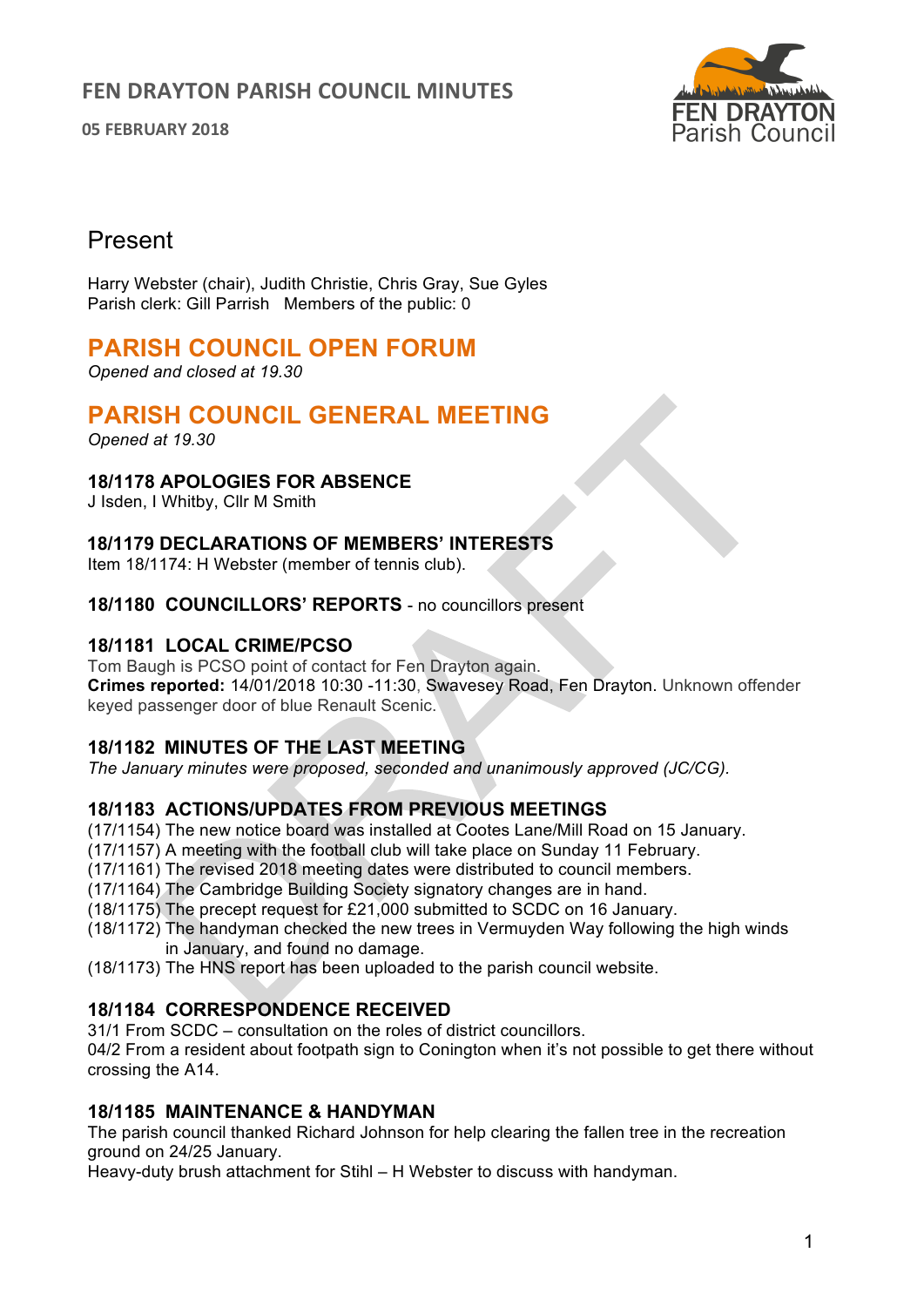**05 FEBRUARY 2018**



Increasing handyman's contracted hourly rate: as the handyman has worked for six years without any increase, it proposed to increase his hourly rate from £13 to £15 p/h.

Increasing handyman's contracted winter hours to six: this will be discussed at the next meeting. **Highways faults reported:**

281412 Give way lines need repainting on mini-roundabout outside the Three Tuns. The lack of lines is dangerous as cars approaching fast frequently fail to give way at the roundabout.

281414 Fen Drayton sign at top of Cootes Lane in bad state – replacement needed.

281415 Fen Drayton sign in Swavesey Road in bad state – replace/repair needed.

Grass cutting update: CGM operations manager, Paul Flight, has assured the clerk that the it will provide excellent and continuous grass cutting services this year. The clerk will put together a list of contractors to quote for grass cutting services when the current contract expires.

*That the handyman's hourly rate be increased to £15 per hour was proposed, seconded and unanimously approved (CG/SG).*

• **ACTION: H Webster to discuss the Stihl brush attachment with the handyman.**

## **18/1186 HOUSING NEEDS SURVEY**

Parish councillors met Mark Deas and others on 25 January for a walk around the village to look for possible sites for the housing project. Several possible sites were identified. The councillors felt that more information was needed relating to the proposed number of houses to be provided and that there should be a mandate in place and consensus on how to proceed. The item will be moved to 12 March for further discussion due to the absence of J Isden.

• **ACTION: clerk to put the HNS on the agenda for the next meeting.**

#### **18/1187 TENNIS CLUB**

The PC is still trying to get a definitive answer to the question of whether it can reclaim VAT for the tennis court resurfacing. Haslingfield PC has been through the same process recently, so H Webster will contact the clerk for more information.

• **ACTION: H Webster to speak to Haslingfield PC clerk.**

#### **18/1188 PLAY EQUIPMENT FUNDING**

J Isden and the clerk are working on the full A14 Community Fund grant application (deadline 14 February). The grant request is £10,000 and the cost of the play equipment (Caloo triple combi access goal and table tennis table) is £18,000.

*It was proposed, seconded and unanimously approved that £8,000 towards the purchase of the Caloo play equipment be provided from S106 and Town Lands funds. (CG/SG)* 

• **ACTION: J Isden and the clerk to submit the grant application by 14 February.**

#### **18/1189 VILLAGE SPEEDWATCH**

The mobile speed sign in Mill Road is now nearing the end of its tenure. The first week it was in stealth mode (collecting data but not flashing). The second week it flashed at speeds over 54 mph. Councillors expressed concern that the speed sign is too close to the bend coming out of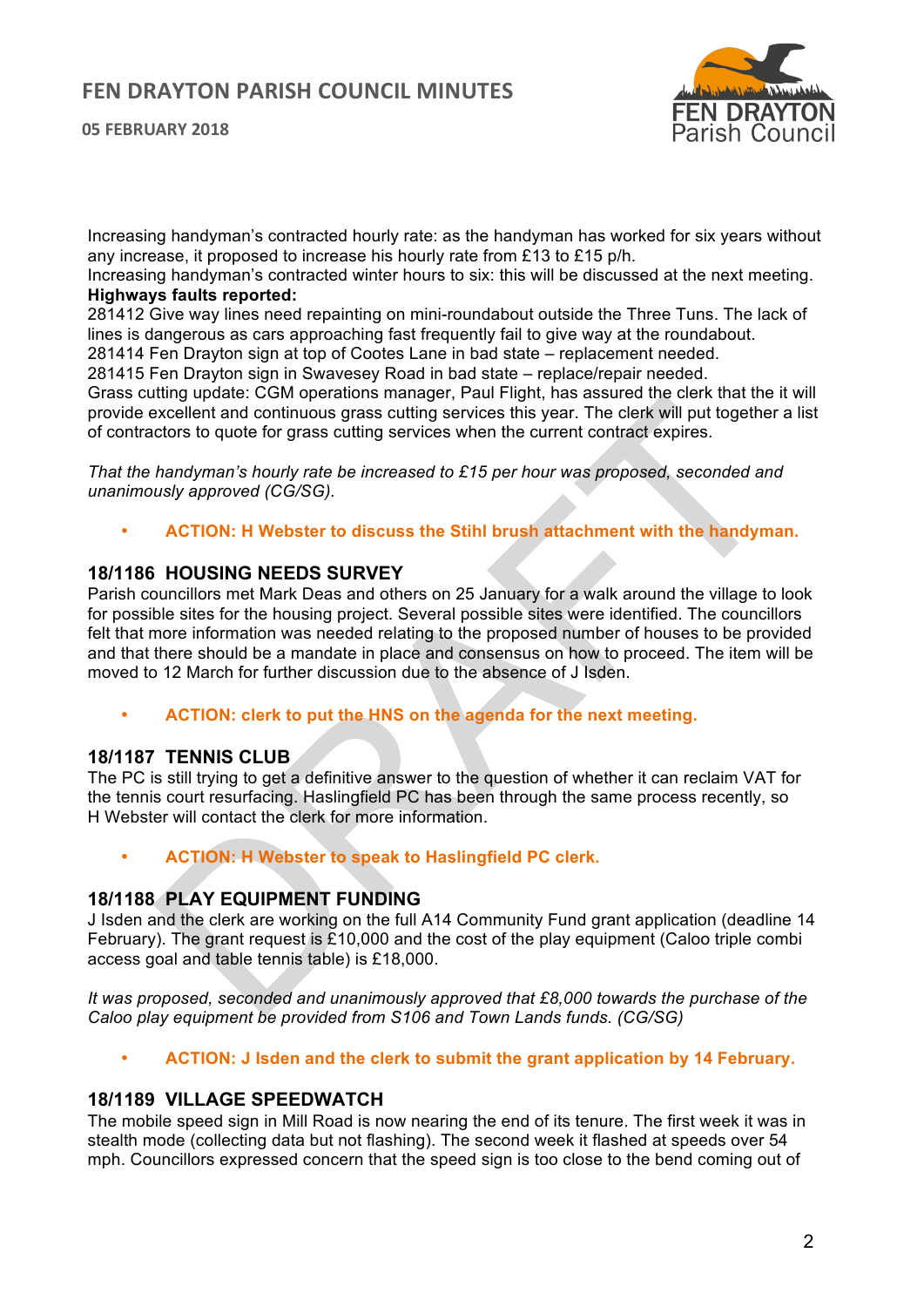**05 FEBRUARY 2018**



Cootes Lane, so drivers are still not up to full speed when they pass it. S Gyles will look into the possibility of getting the sign moved or having it back again at a later date.

S Gyles will get the ball rolling to set up a village speedwatch group. Speedwatch data would, hopefully, reinforce a case for installing traffic calming measures in this year's LHI initiative.

- **ACTION: S Gyles to look into the speed sign siting/extending loan time.**
- **ACTION: S Gyles will investigate Speedwatch and email council members.**

#### **18/1190 PLANNING**

#### **New applications:**

S/4581/17/LD 39 Middleton Way, single storey rear extension

**Approved/no objections by PC:**

S/4220/17/FL Ashwood, Honey Hill, demolish existing house and build eco home and cart lodge. S/4581/17/LD 39 Middleton Way, single storey rear extension.

#### **18/1191 FINANCES**

- 1) S106 BACS payment for Daintrees Farm has been received.
- 2) The clerk has been invoiced for the village hall Community Café hire in January. C Gray is opening a bank account for the café so the invoice was handed over to her.

| <b>Business account</b>           | Chq no | <b>Receipts</b> | Payments | <b>VAT</b> |
|-----------------------------------|--------|-----------------|----------|------------|
| Cambs ACRE (payroll)              |        |                 | 41.40    | Y          |
| Handyman December                 |        |                 | 260.00   |            |
| Clerk December                    |        |                 | 241.80   |            |
| Community Cafe donation           |        |                 | 50.00    |            |
| HMRC                              |        |                 | 184.40   |            |
| K A Page                          |        |                 | 474.00   | Y          |
| Stocksigns                        |        |                 | 202.20   | Y          |
| Leeds Day Solicitors (on account) | 1392   |                 | 500.00   |            |
| Arthur Ibbett                     |        |                 | 65.19    | Υ          |
| Handyman January + extra hours    |        |                 | 656.50   |            |
| eon                               |        |                 | 31.95    | Y          |
| <b>Clerk January</b>              |        |                 | 232.33   |            |
| Sid Barnett (hedge cutting)       | 1393*  |                 | 300.00   | Υ          |
| Village hall - PC Jan meeting     |        |                 | 17.50    |            |
| Village hall - HNS meeting        |        |                 | 7.00     |            |

#### **DECEMBER/JANUARY RECEIPTS & PAYMENTS**

- o Business account balance £18121.40
- $\circ$  S106 account balance = £10620.88
- $\circ$  Town Lands account balance = £11773.13
- Cambridge B/S =  $£7,600.00$

*That the November/December receipts and payments are correct was proposed, seconded and unanimously approved (JC/CG).*

**Meeting closed** at 21.40. **Next meeting** 12 March at 19.30 in the village hall.